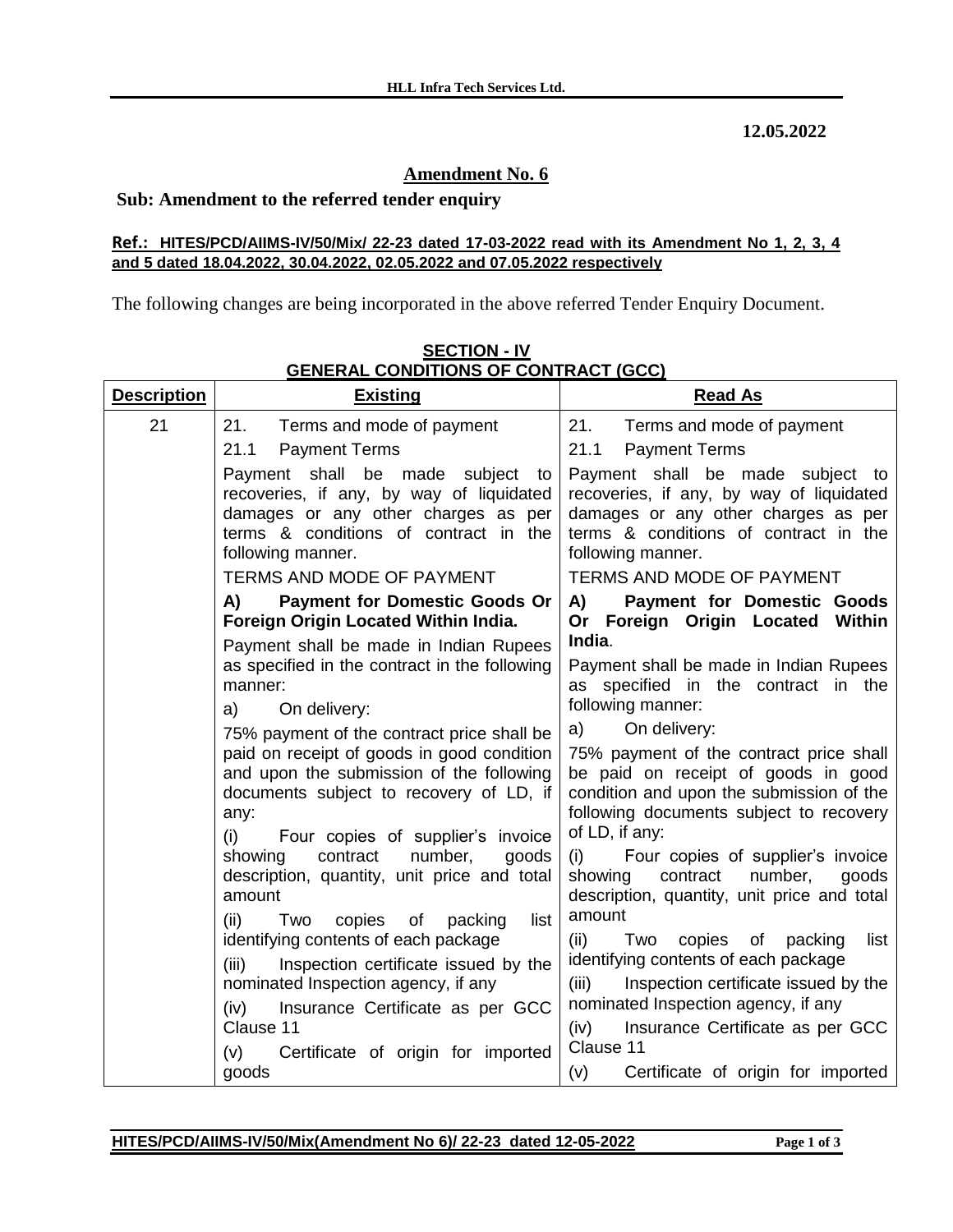| (vi) Consignee Receipt Certificate as<br>per Section XVII in original issued by the<br>authorized representative of the consignee<br>b)<br>On Acceptance:<br>Balance Twenty Five percent<br>(25%)<br>payment would be made against 'Final                                                                                                                                                                             | goods<br>(vi)<br>Consignee Receipt Certificate as<br>per Section XVII in original issued by the<br>authorized<br>representative<br>of<br>the<br>consignee<br>b)<br>On Acceptance:                                                                                                                                                                                                                                                                                                                  |
|-----------------------------------------------------------------------------------------------------------------------------------------------------------------------------------------------------------------------------------------------------------------------------------------------------------------------------------------------------------------------------------------------------------------------|----------------------------------------------------------------------------------------------------------------------------------------------------------------------------------------------------------------------------------------------------------------------------------------------------------------------------------------------------------------------------------------------------------------------------------------------------------------------------------------------------|
| Acceptance Certificate' as per Section<br>XVIII of goods to be issued by the<br>consignees subject to recoveries, if any,<br>either on account of non-rectification of<br>defects/deficiencies not attended by the<br>Supplier or otherwise. FAC needs to be<br>issued by the designated consignee after<br>installation, commissioning, testing and<br>one to two weeks of successful trail run of<br>the equipment. | Balance Twenty Five percent (25%)<br>payment would be made against 'Final<br>Acceptance Certificate' as per Section<br>XVIII of goods to be issued by the<br>consignees subject to recoveries, if any,<br>either on account of non-rectification of<br>defects/deficiencies not attended by the<br>Supplier or otherwise. FAC needs to be<br>issued by the designated consignee after<br>installation, commissioning, testing and<br>one to two weeks of successful trail run of<br>the equipment. |
| B)<br><b>Payment For Imported Goods:</b>                                                                                                                                                                                                                                                                                                                                                                              |                                                                                                                                                                                                                                                                                                                                                                                                                                                                                                    |
| Payment for foreign currency portion shall<br>be made in the currency as specified in the                                                                                                                                                                                                                                                                                                                             | B)<br><b>Payment For Imported Goods:</b>                                                                                                                                                                                                                                                                                                                                                                                                                                                           |
| contract in the following manner:<br>On Shipment:<br>a)<br>75% of the net CIP price (CIP price less<br>Indian Agency commission) of the goods                                                                                                                                                                                                                                                                         | Payment for foreign currency portion shall<br>be made in the currency as specified in<br>the contract in the following manner:<br>On Shipment:<br>a)                                                                                                                                                                                                                                                                                                                                               |
| shipped shall be paid through irrevocable,<br>non-transferable Letter of Credit (LC)<br>opened in favour of the supplier in a bank<br>in his country and upon submission of<br>documents specified hereunder:<br>Four copies of supplier's invoice<br>(i)<br>contract<br>showing<br>number,<br>goods                                                                                                                  | 75% of the net CIP price (CIP price less<br>Indian Agency commission) of the goods<br>shipped shall be paid through irrevocable,<br>non-transferable Letter of Credit (LC)<br>opened in favour of the supplier in a bank<br>in his country and upon submission of<br>documents specified hereunder:                                                                                                                                                                                                |
| description, quantity, unit price and total<br>amount;<br>Original and four copies of the<br>(ii)                                                                                                                                                                                                                                                                                                                     | Four copies of supplier's invoice<br>(i)<br>showing<br>contract<br>number,<br>goods<br>description, quantity, unit price and total                                                                                                                                                                                                                                                                                                                                                                 |
| negotiable clean, on-board Bill of Lading/<br>Airway bill, marked freight pre paid and<br>four copies of non-negotiable Bill of<br>Lading/Airway bill;<br>Four Copies of packing<br>(iii)<br>list                                                                                                                                                                                                                     | amount;<br>(ii)<br>Original and four copies of the<br>negotiable clean, on-board Bill of Lading/<br>Airway bill, marked freight pre paid and<br>four copies of non-negotiable Bill of                                                                                                                                                                                                                                                                                                              |
| identifying contents of each package;<br>Insurance Certificate as per GCC<br>(iv)                                                                                                                                                                                                                                                                                                                                     | Lading/Airway bill;<br>Four<br>Copies of packing<br>(iii)<br>list                                                                                                                                                                                                                                                                                                                                                                                                                                  |
| Clause 11 and documents also to be<br>submitted for payment of LC confirming<br>that dispatch documents has already been<br>sent to all concerned as per the contract<br>within 24 hours;                                                                                                                                                                                                                             | identifying contents of each package;<br>(iv)<br>Insurance Certificate as per GCC<br>Clause 11 and documents also to be<br>submitted for payment of LC confirming<br>that dispatch documents has already                                                                                                                                                                                                                                                                                           |
| Manufacturer's/Supplier's warranty<br>(v)                                                                                                                                                                                                                                                                                                                                                                             | been sent to all concerned as per the                                                                                                                                                                                                                                                                                                                                                                                                                                                              |